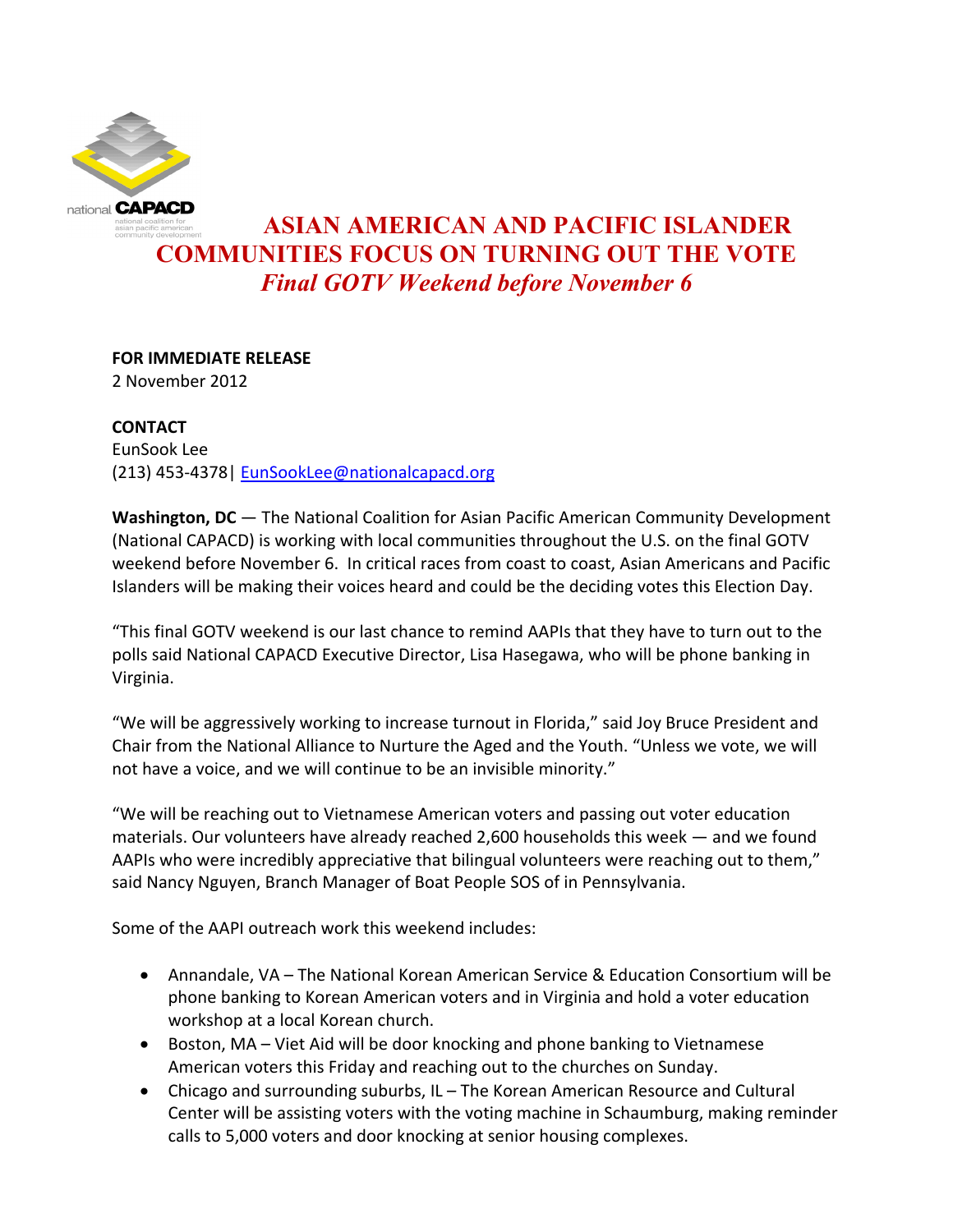- Chicago, IL Coalition for a Better Chinese American Community volunteers will be door knocking to Chinese American voters in the Chinatown area and holding a rally with other community groups on Election Day.
- Delaware Valley, PA Boat People SOS will be organizing canvassing to Vietnamese American voters and passing out voter education materials.
- Fresno, CA Stone Soup will be holding a voter education forum for Hmong American voters at California State University at Fresno.
- Honolulu, HI Council for Native Hawaiian Advancement will be organizing sign waving through key areas in Oahu.
- Los Angeles, CA Korean Resource Center volunteers will be door knocking and phone banking to Korean American voters in Los Angeles and Orange County and holding an election-related rally on Friday.
- Los Angeles, CA Thai CDC will conducting voter education workshops on Saturday at a senior housing complex and a local church as well as phone banking to Thai American voters.
- Oakland, CA Filipino Advocates for Justice will be holding an educational at Paddy's Café in Union City and canvassing after the event, as well as phone banking Filipino American voters in Oakland.
- Orange County, CA The Orange County Asian Pacific American Community Alliance's senior and youth volunteers will be calling voters and reminding them to vote until Election Day.
- Miami, FL The National Alliance to Nurture the Aged and the Youth will be mailing out flyers, taking out ads in local ethnic papers and phone banking to voters.



• Sacramento – The Southeast Asia Resource and Action Center will be phone banking and canvassing Hmong American voters.

"We are deeply concerned about the 2 million AAPIs living in poverty, the high rate of uninsured AAPIs and the vital need to provide government social safety net programs," said Hasegawa. "As an organization that was founded with the mission to create neighborhoods of